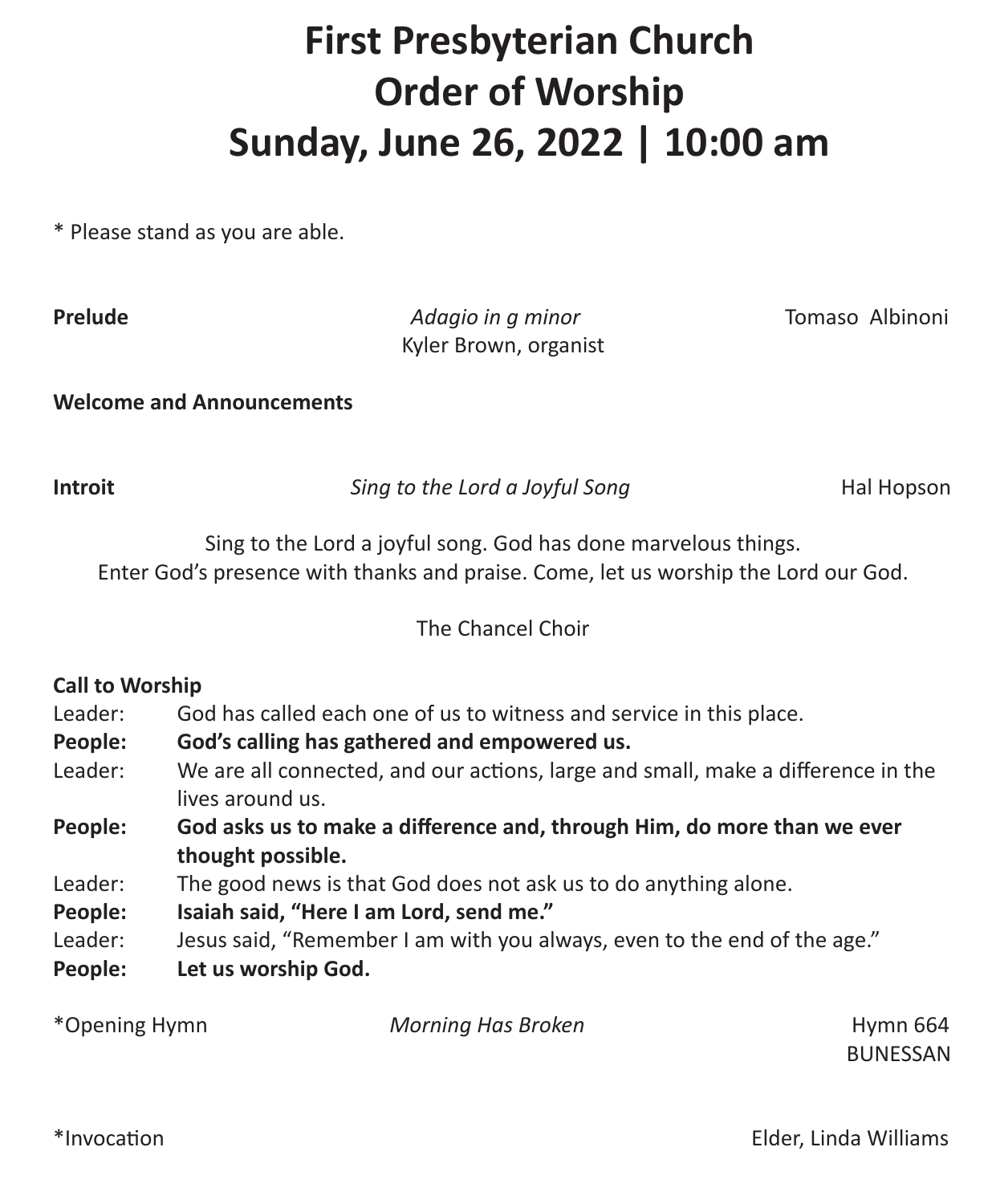### **Prayer of Confession**

**Lord God, to repent is to turn away from the things that can separate us from you. We are imperfect people, and yet you love us. We are distracted people, and yet you draw near to us. We are lost, and yet you find us. We admit our failures and call upon your strength. We acknowledge our brokenness and ask for your healing. We confess our sin and cry out for your forgiveness. Hear our prayers, O God, for we trust your mercy and grace, freely given in Jesus Christ, our Lord. Amen.** 

| <b>Choral Response</b>     | Amen |
|----------------------------|------|
| <b>Assurance of Pardon</b> |      |

**\*Gloria Patri** Hymn 579

# **\*Affirmation of Faith**

**The Apostles' Creed** 

**I believe in God the Father Almighty, Maker of heaven and earth, And in Jesus Christ his only son our Lord; who was conceived by the Holy Spirit, born of the Virgin Mary, suffered under Pontius Pilate, was crucified, dead, and buried; he descended into hell; the third day he rose again from the dead; he ascended into heaven, and sitteth on the right hand of God the Father Almighty; from thence he shall come to judge the quick and the dead. I believe in the Holy Spirit; the holy catholic church; the communion of saints; the forgiveness of sins; the resurrection of the body; and the life everlasting. Amen.** 

**A Time for Community**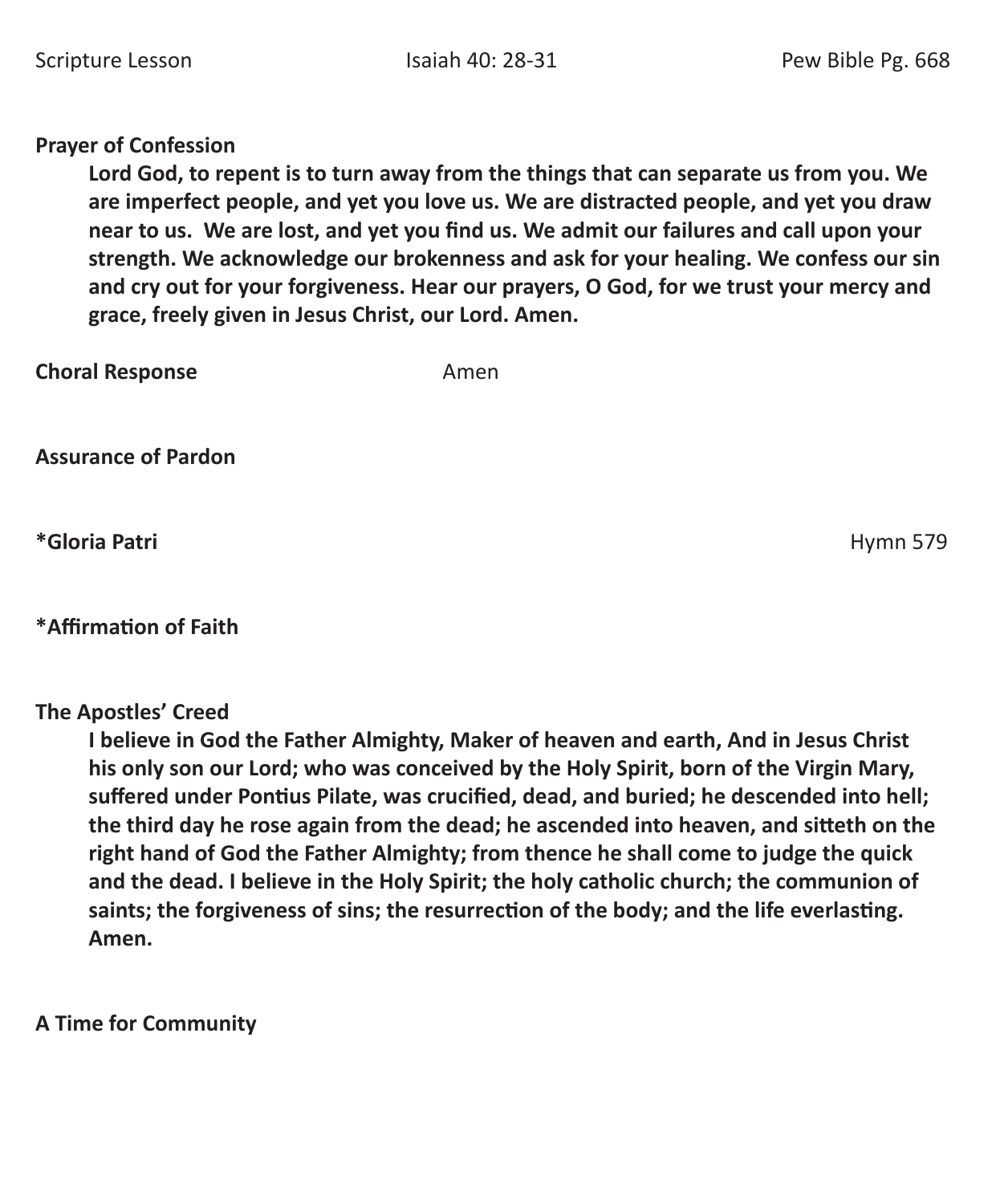O Christ, Who spared not any cost, nor any grace withheld, But poured forth Your redeeming blood in love unparalleled; What would you have me offer, Lord? What must I count as loss, That I may taste the fellowship, that brings me near Your cross?

Why should I cling to gifts You give? Why grasp in foolish pride, What You who gave Yourself for me now bid me lay aside? To know You is my highest gain worth any sacrifice, A treasure worthy to possess at any earthly price.

Yet if behind my open hands, my heart shrinks from the cost, Teach me that nothing offered You is ever truly lost. A hundredfold reward awaits in one glimpse of Your face, My sacrifice forgotten in the riches of Your grace.

Daniel Bates, soloist

**Scripture Lesson Isaiah 46: 1-11** Pew Bible Pg. 676

**Sermon** Carried Forward

**\*Hymn** *Guide Me, O Thou Great Jehovah Hymn 65* 

 *CWM RHONDDA* 

**Morning Prayers and the Lord's Prayer** 

**Our Father, who art in heaven, hallowed be Thy Name. Thy kingdom come, Thy will be done on earth as it is in heaven. Give us this day our daily bread; and forgive us our debts as we forgive our debtors. And lead us not into temptation, but deliver us from evil; for Thine is the kingdom and the power, and the glory, forever. Amen** 

**The Offering**